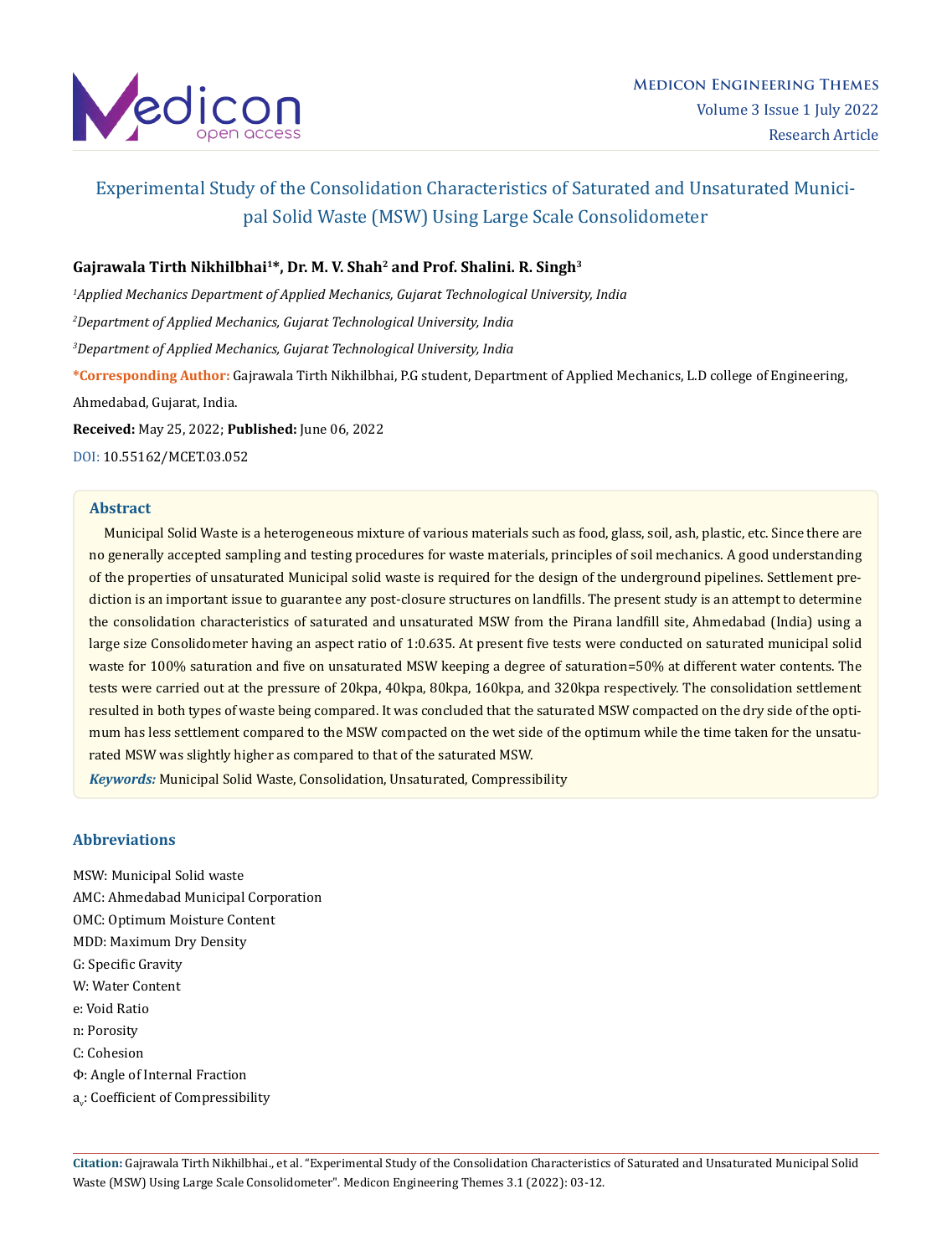$\overline{04}$ 

 $\mathsf{C}_\mathrm{c}$ : compaction Index  $\mathsf{C}_\mathsf{v}$ : coefficient of consolidation

#### **Introduction**

 Although in recent years, recycling efforts were increased and new techniques were adopted, land filling is still considered to be the most common MSW management strategy since it is the simplest and most economically available today. Problems with sampling under non-hygienic conditions and the need for large-scale samples lead to difficulties in laboratory testing. MSW is also called problematic due to low shear strength, high amount of moisture content, and compressibility. Although the use of conventional small-scale devices to investigate the physical and engineering properties of MSW is a common practice (Landva and Clark 1990; Grisolia et al. 1991; Gabr and Valero 1995; Powrie et al. 1998), unconventional large-scale devices have usually been preferred to investigate the coefficient of permeability (Chen and Chynoweth 1995), mechanical properties (Grisolia et al. 1991; Jessberger and Kockel1995; Kavazanjian et al. 1999; Landva et al. 2000; Hudsonet al. 2004), or settlement characteristics of MSW (Chenet al. 1977; Wall and Zeiss 1995). Unsaturated MSW soil is a three-phase soil skeleton, Pore liquid and pore gas are more complex than Saturated MSW and the uniform specimen is difficult to reach. The compressibility of MSW is commonly estimated using the theory of one-dimensional consolidation. Compression of MSW would result in the reduction of its void ratio (e) and porosity (n).This will affect both the density and coefficient of permeability values of MSW. The size of the test apparatus could be a factor affecting the results of laboratory studies. MSW usually has higher water content, void ratio, and organic content ranging from 50 to 80%.The voids also include gas which is generated during the decomposition of the organic part of MSW. The objective of the present study is to determine the consolidation characteristics on large scale Consolidometer of diameter(254mm) and height (400mm) having an aspect ratio of 1:0.635 of Municipal Solid Waste collected from the landfill site called Pirana, India.

# **Materials and Methods** *Municipal Solid Waste Samples*

 The municipal Solid Waste samples (MSW) were collected from the Pirana site located in Ahmedabad city in India. Ahmedabad is the 7th largest city in India and the largest city in Gujarat. The city produces 4000 tons of waste daily and the waste is disposed of in Piranal and fills. These landfills contain a very large amount of waste and are composed of 70-80% or more of the soil and should be used as landfills. The waste collected for the research purpose is about 10-15 years old. The entire Pirana site was managed by Ahmedabad Municipal Corporation (AMC). They face many problems with landfill stability against heavy rains and methane production from landfills, and landfills often become fires due to methane production. Since the landfill is exposed above the water table, unsaturated soil mechanics determine the stability of the landfill, and ultimately the suction of household waste is very important. The Pirana landfill has reached a height of about 22 meters and has recently slipped off due to heavy rains in 2017. Solid municipal waste is disposed of at Pirana sites, which cover an area of 84 hectares. The current waste generation rate is 2400 TPD. 400 TPD of this waste will be composted and the rest will be landfilled at Pirana sites.



*Figure 1:* Piran.la landfill Site, Ahmedabad, India.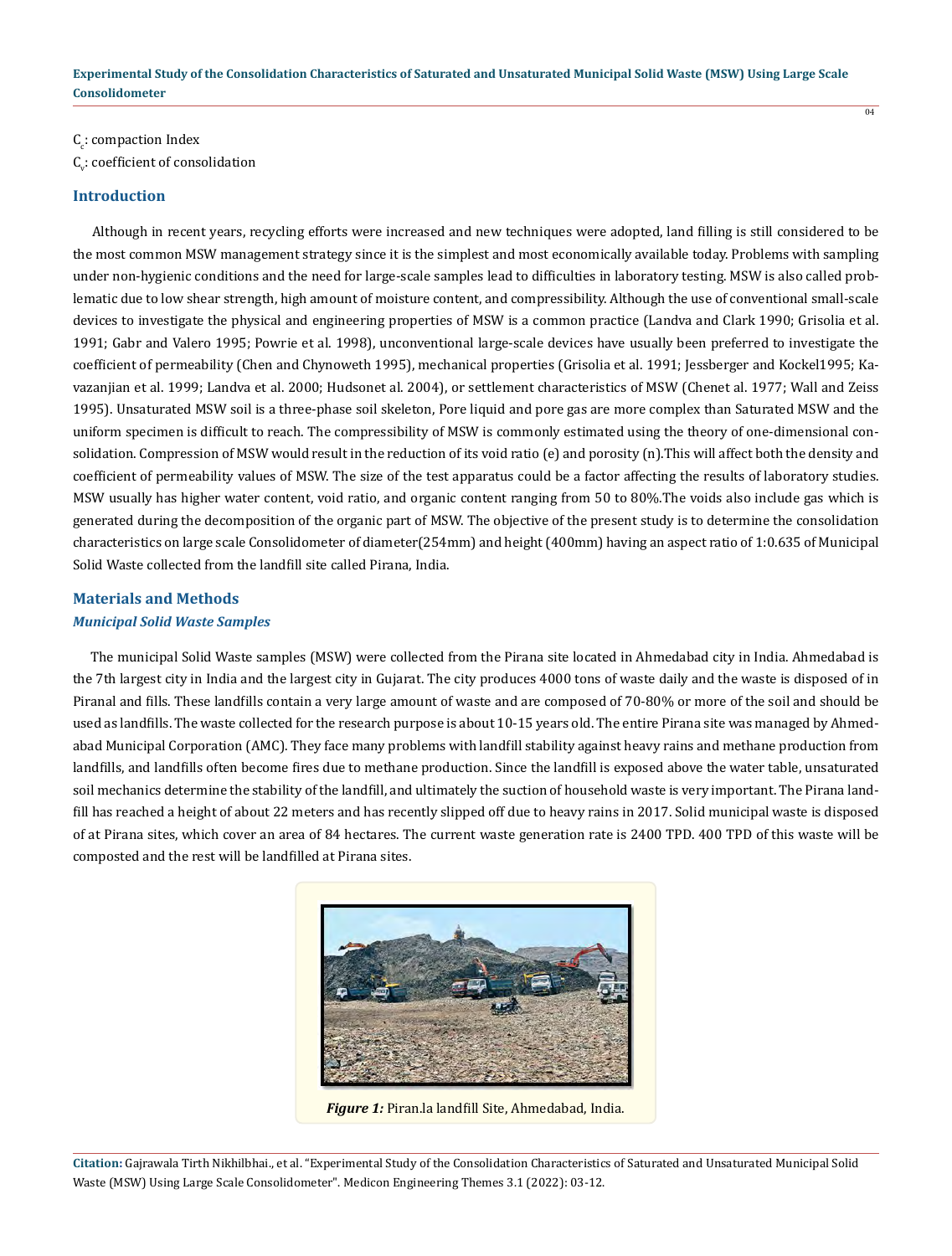#### *Test Equipment*

 The size of the test specimen can influence the results obtained from a consolidation test. Ideally, the specimen should be as large as possible, so that it can be representative. Large specimens are less susceptible to disturbance than small ones, and the greater the specimen height the better the relative accuracy of settlement readings. To conduct a more reliable experiment with representative MSW samples, a large-scale Consolidometer has been constructed in Fig. 2.

 $\overline{05}$ 

 The large sizeoedometer cell has an inner diameter of 254 mm, a height of 450 mm, and a thickness of 8 mm. The cell is set on a removable 300 mm square base plate. The base plate of the apparatus has a circular hole in the center of 38mm for drainage from the bottom of the specimen, as well as circular holes at three radial distances of 120° each with r/4, r/2, and 3r/4 correspondingly of 25mm. The valves are installed in the bottom hole to help manage drainage. In addition, on two opposing surfaces of the cell, there are three circular holes of 6mm (Quarter BSP) in the vertical curvature surface of the wall at regular equal distances from the bottom of the plate. To prevent particles from the specimen from clogging the perforations, use a circular porous plate made of acrylic with a diameter of 25mm or 38mm. A porous circular plate made of acrylic material with a thickness of 6 mm is used to drain water from the specimen's top surface. Holes in the upper porous plate are about 3- 4 mm in diameter and occupy about 45-50 percent of the surface. To avoid direct contact between the porous circular plate and the cell sidewall, a minor tolerance is assumed between the porous circular plate and the cell wall. At the top and bottom of the specimen, circular man filter paper with a diameter of 254 mm is used to protect the hole on the plate from tiny particles that may enter and block it.



*Figure 2:* Layout for large scale Consolidometer.

The index properties of procured Municipal Solid Waste are discussed in table 1.

## *Sample Preparation for Saturated MSW*

 The Municipal Solid Waste used in this test was acquired from the Pirana landfill site, Ahmedabad. For the saturated municipal solid waste, the tests were conducted at 100% degree of saturation by taking variations in water content such as (-4%OMC, -2%OMC, OMC, +2%OMC, and +4%OMC) by calculating the corresponding dry densities. The sample after being prepared was transferred into the oedometer to a height of 400mm after the cell body had been lightly coated with a thin layer of silicon grease to minimize side friction. Sample filled into the cylindrical tank up to predetermine height and it is shown in Fig 3. Care should be taken that no air voids remain present in the sample.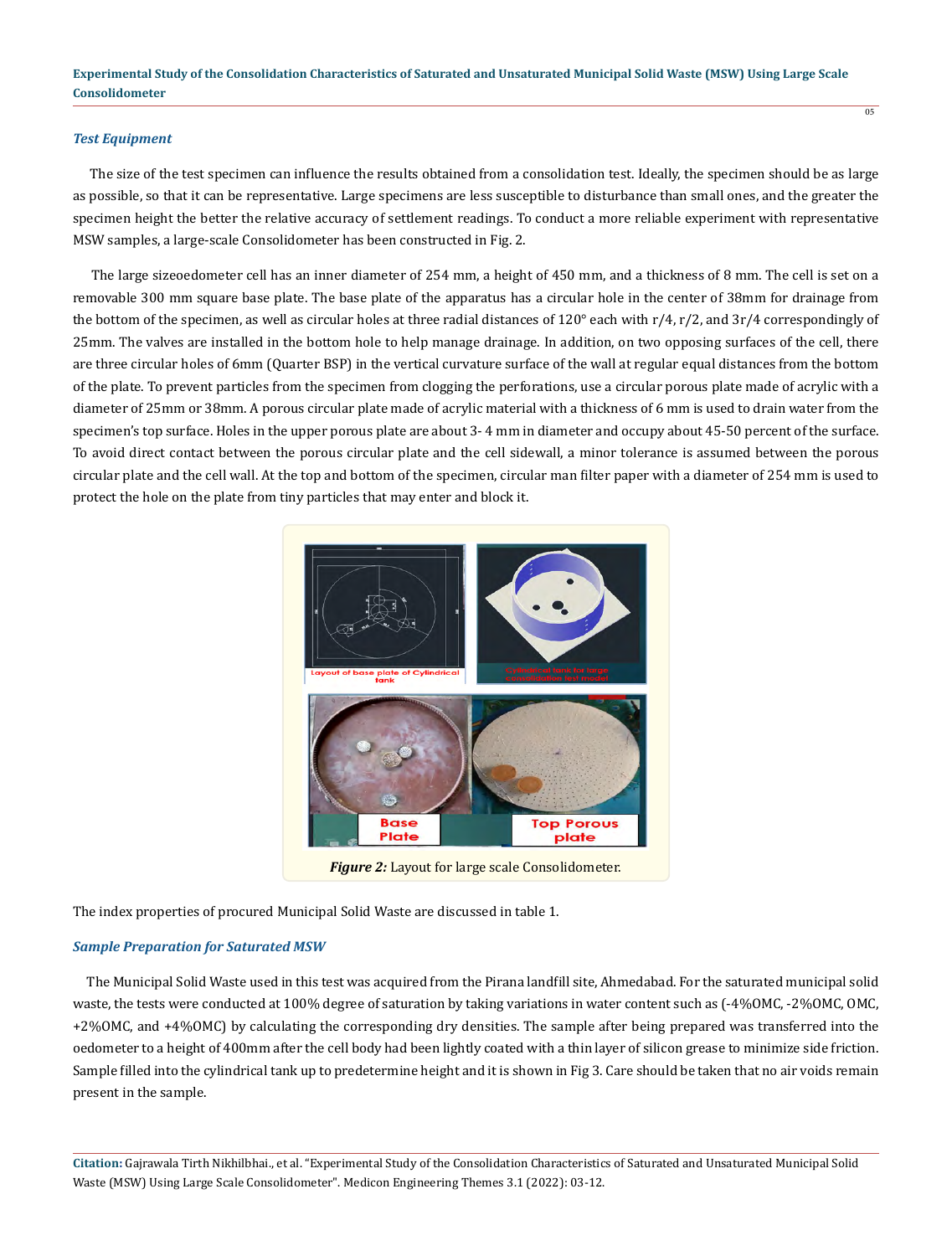$\overline{06}$ 

| S. No | <b>Description</b>           | <b>Indian Standard</b> | <b>Symbol</b>           | <b>Results</b>                     |
|-------|------------------------------|------------------------|-------------------------|------------------------------------|
| 1.    | Specific Gravity             | IS:2720-3              | G                       | 2.3                                |
| 2.    | Grain Size Distribution      | $IS:2720-4$            | $C_{\alpha}$ , $C_{c}$  | $C_{u-5.68}$<br>$C_{c-1.21}$       |
| 3.    | Soil type                    | IS:1948                | <b>SW</b>               | Well Graded Sand                   |
| 4.    | <b>Standard Procter Test</b> | IS:2720-7              | 0 <sub>M</sub> C<br>MDD | 19.5%,<br>$15.5$ kN/m <sup>3</sup> |
| 5.    | Direct Shear Test            | IS:2720-13             | C, φ                    | $C-4.54KN/m^2$<br>$\Phi$ -38.65    |

*Table 1:* Engineering Properties of MSW.



*Figure 3:* Preparation of sample for saturated MSW.

## *Sample Preparation for Unsaturated MSW*

 The Municipal Solid Waste used in this test was acquired from the Pirana landfill site, Ahmedabad. For the unsaturated municipal solid waste, the tests were conducted at 50% degree of saturation by taking variations in water content such as (-4%OMC, -2%OMC, OMC, +2%OMC, and +4%OMC) by calculating the corresponding dry densities. The samples were prepared in a bucket of 15 litter's capacity by applying the vacuum pump of the capacity of 0.25hp shown in Fig 4. After the preparation of the sample same procedure follows as indicated in the saturated sample. Care should be taken that no air voids remain present in the sample.



*Figure 4:* Preparation of sample for Unsaturated MSW.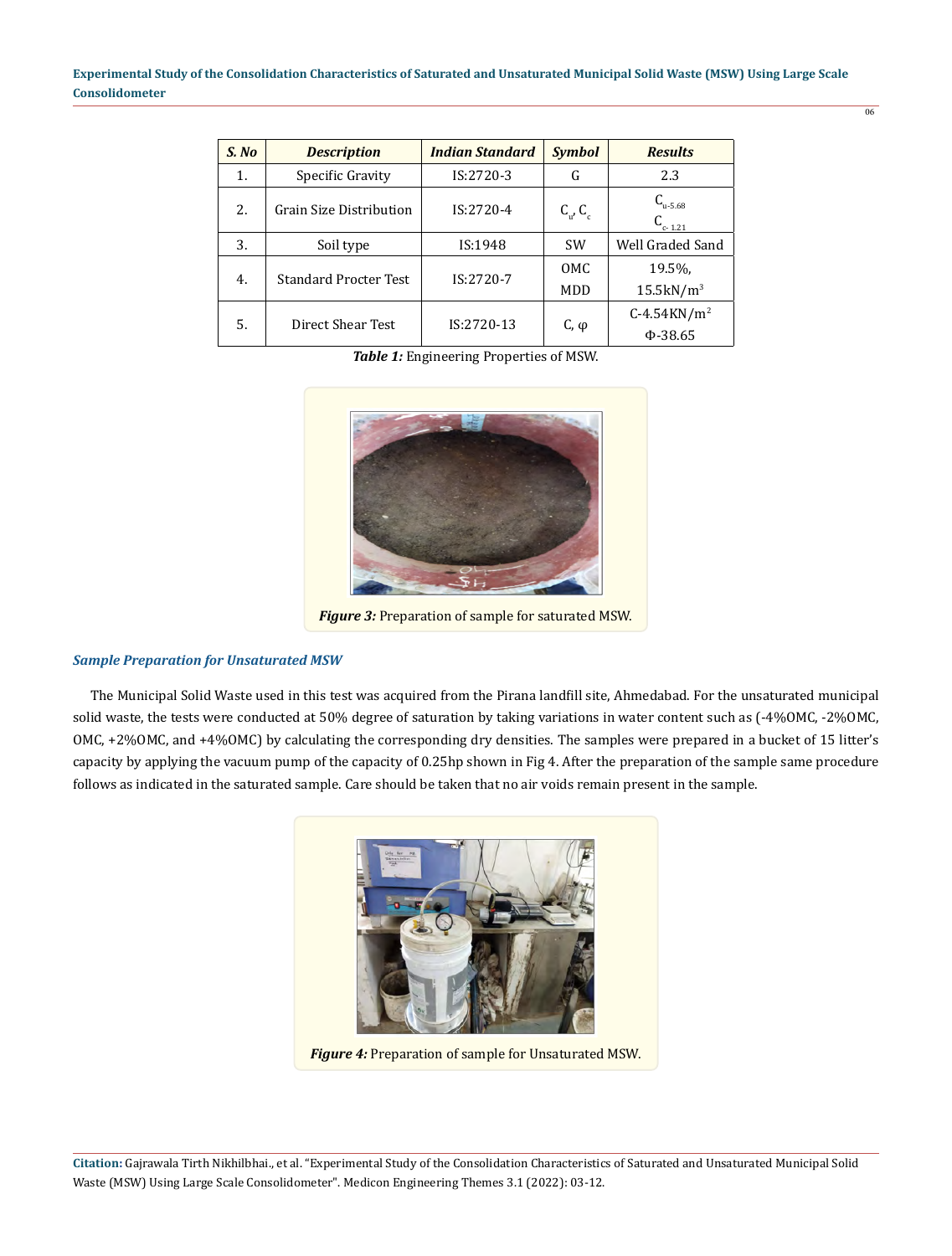$$
S_r = \frac{m}{\frac{\gamma_m}{\gamma_d} - \frac{1}{G_s}}
$$

 $\overline{07}$ 

Where,

 $S_r$  = Degree of saturation

 $G<sub>s</sub>$  = Specific Gravity of sample

 $\gamma_{\textrm{\tiny{d}}}$  = Unit weight of dry soil

m = Water Content (%)

## *Experimental Procedure*

 To carry out the compression tests on Municipal Solid Waste (MSW), the compressive load is applied by a mechanical jack of capacity 6 tons. This mechanical jack is fixed at the inner side of the top section channel at an equal distance from both extreme ends of the loading frame and this mechanism is shown in Fig 5. In the compression test, a proving ring of the capacity of 5 tons is used to measure compressive load. The proving ring is attached to a steel rod so that there is a complete transfer of axial compressive load at the center of the column. The proving ring is placed above the test soil and the mechanical jack just above it within the frame. To measure the settlement of soil, two dial gauges having a sensitivity of 0.001 mm were used. The Municipal Solid Waste used in this test was acquired from the Pirana landfill site, Ahmedabad. For the unsaturated municipal solid waste, the tests were conducted at 50% degree of saturation and for saturated MSW taking 100% degree of saturation by taking variations in water content such as (-4%OMC, -2%OMC, OMC, +2%, OMC, and +4%OMC) by calculation the corresponding dry densities. The samples were prepared in a bucket of 15 liters capacity by applying the vacuum pump of capacity 0.25hp.



*Figure 5:* Experimental Procedure for testing for saturated and Unsaturated MSW.

## **Results and Discussion**

*Comparison of Compression ratio For Saturated and Unsaturated MSW*

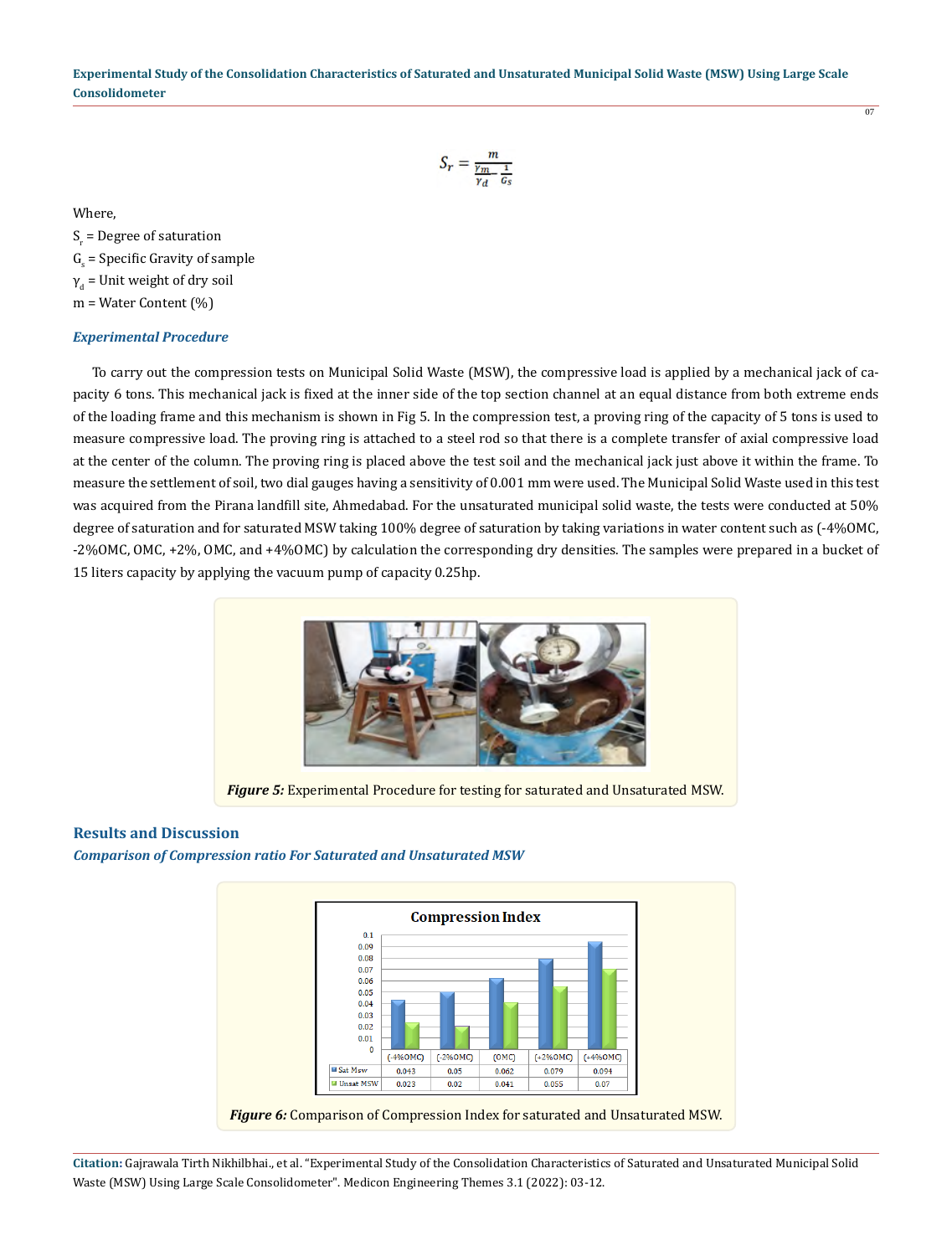#### **Experimental Study of the Consolidation Characteristics of Saturated and Unsaturated Municipal Solid Waste (MSW) Using Large Scale Consolidometer**

 The consolidation test is performed on the MSW sample using IS *2720 – part 15 (1965)* at variable moisture content. The values of compression index for the unsaturated MSW are lower compared to saturated MSW because the partially saturated soils have a continuous path in voids but not for the water phase where the soil approaches the minimum value of relative density as a result of increasing the water content the compression ratio increase at MSW at higher water content is more compressible compared to the lower degree of saturation.

#### *Comparison of coefficient of consolidation for Saturated and Unsaturated MSW*



*Figure 7:* Cv vs. Applied Pressure for (-4%OMC). *Figure 8:* Cv vs. applied Pressure (-2%OMC).



*Figure 9:* Cv vs. Applid Pressure for (OMC). *Figure 10:* Cv vs applied Pressure (+2%OMC).

**Citation:** Gajrawala Tirth Nikhilbhai., et al. "Experimental Study of the Consolidation Characteristics of Saturated and Unsaturated Municipal Solid Waste (MSW) Using Large Scale Consolidometer". Medicon Engineering Themes 3.1 (2022): 03-12.

 $\overline{08}$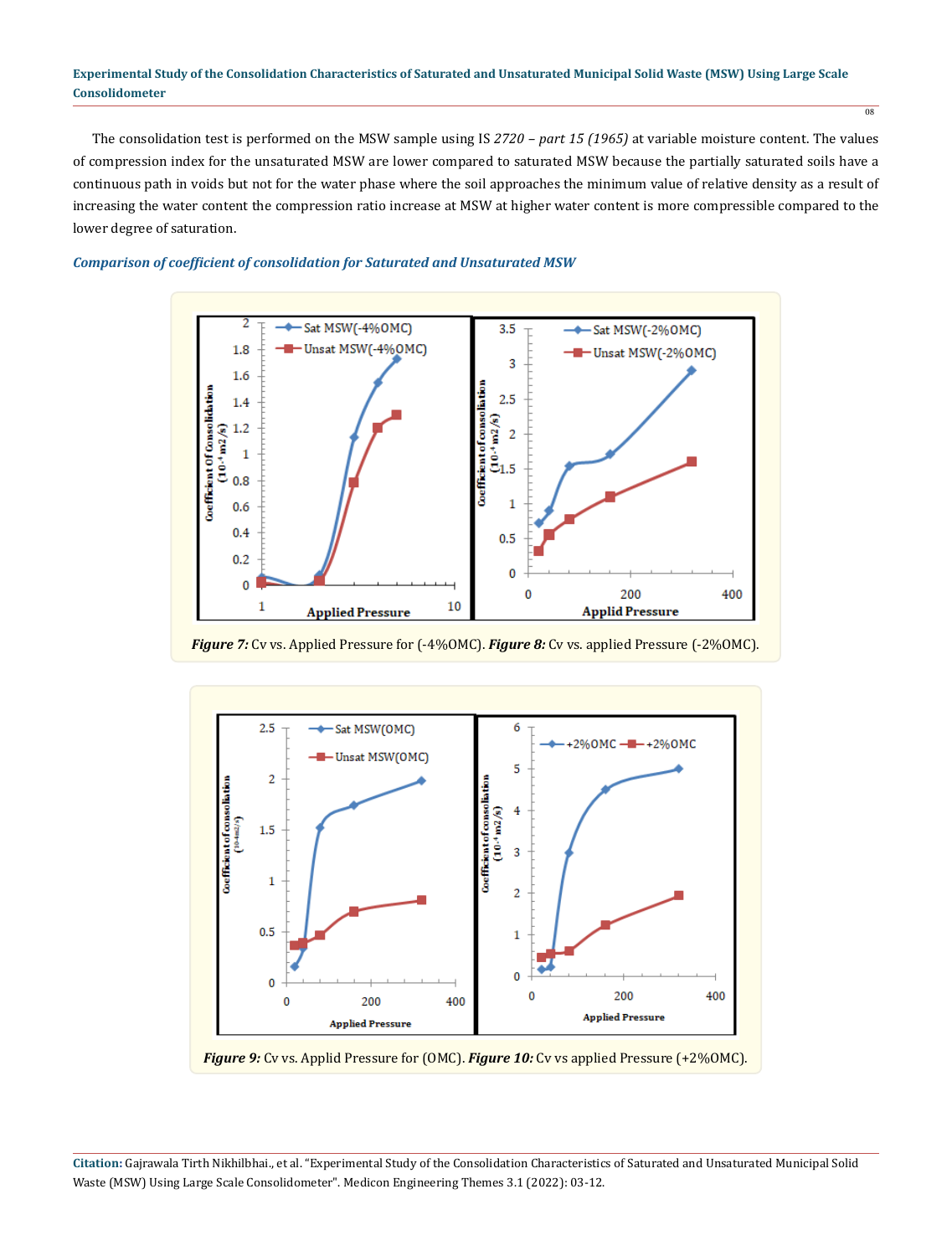**Experimental Study of the Consolidation Characteristics of Saturated and Unsaturated Municipal Solid Waste (MSW) Using Large Scale Consolidometer**



 Fig. 7 to Fig. 11 indicated the variations in the coefficient of consolidation in saturated and unsaturated soils. From the above Fig 11, it is concluded that the rate of consolidation in the unsaturated soils is less as compared to the saturated soils because of the presence of pore air in the unsaturated soils which ultimately results in more time for the expulsion of water from voids as compared to that of saturated soils in which the rate of consolidation is more.

#### *Comparison for Settlement vs. Time for Saturated and Unsaturated MSW*

The below Fig 12 to Fig 16 indicate the settlement for various water contents variations such as  $(-4\%OMC, -2\%OMC, +2\%OMC,$ and +4%OMC).The time required for the consolidation tests For Unsaturated MSW is more due to the presence of air voids in the structure of particles. While soils when fully saturated, the water can expel out easily so Saturated MSW required less time for the settlement and the settlement observed was also more compared to unsaturated soils.



**Citation:** Gajrawala Tirth Nikhilbhai., et al. "Experimental Study of the Consolidation Characteristics of Saturated and Unsaturated Municipal Solid Waste (MSW) Using Large Scale Consolidometer". Medicon Engineering Themes 3.1 (2022): 03-12.

 $\overline{09}$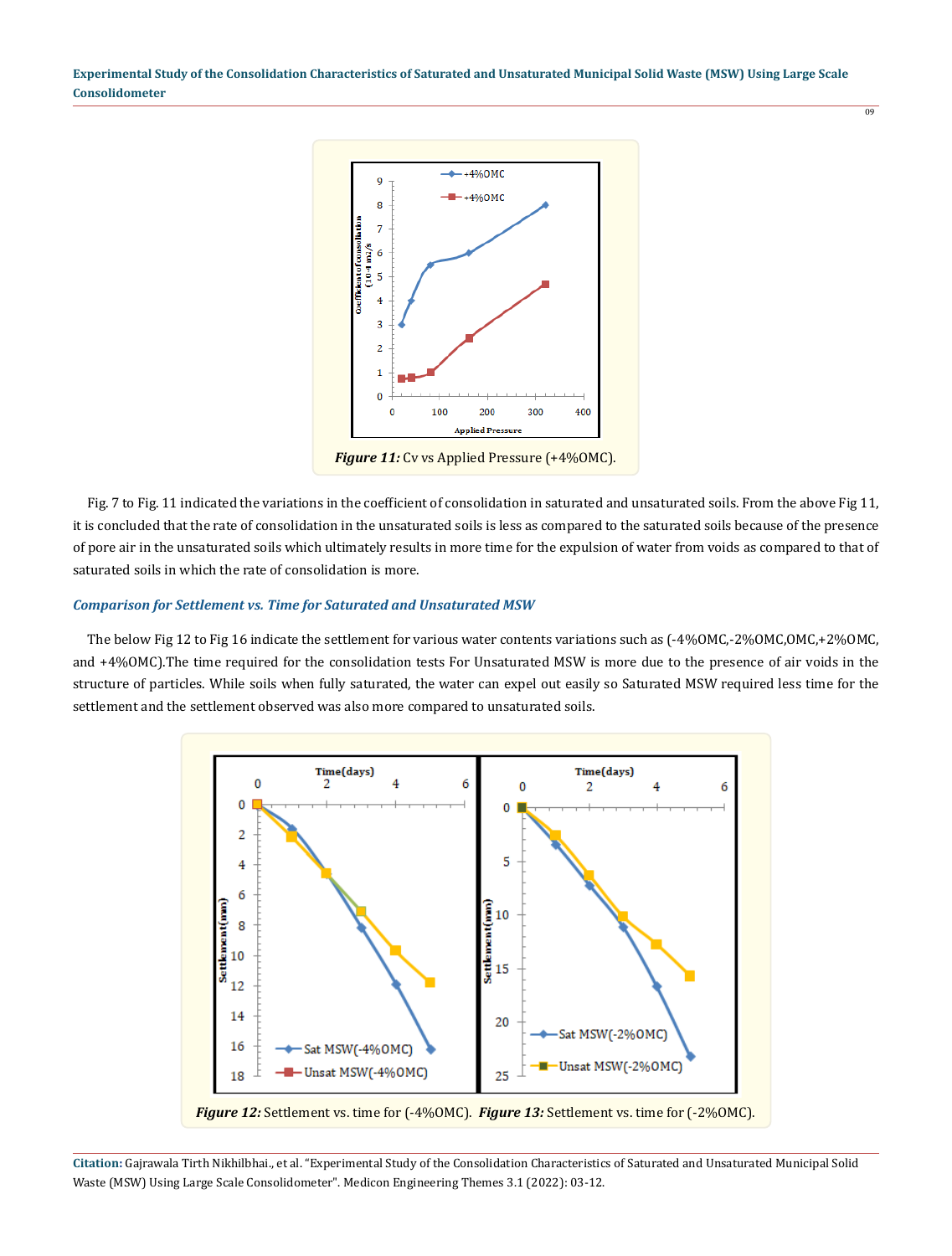**Experimental Study of the Consolidation Characteristics of Saturated and Unsaturated Municipal Solid Waste (MSW) Using Large Scale Consolidometer**

10



*Figure 14:* Settlement vs. time for (OMC). *Figure 15:* Settlement vs. time for (+2%OMC).

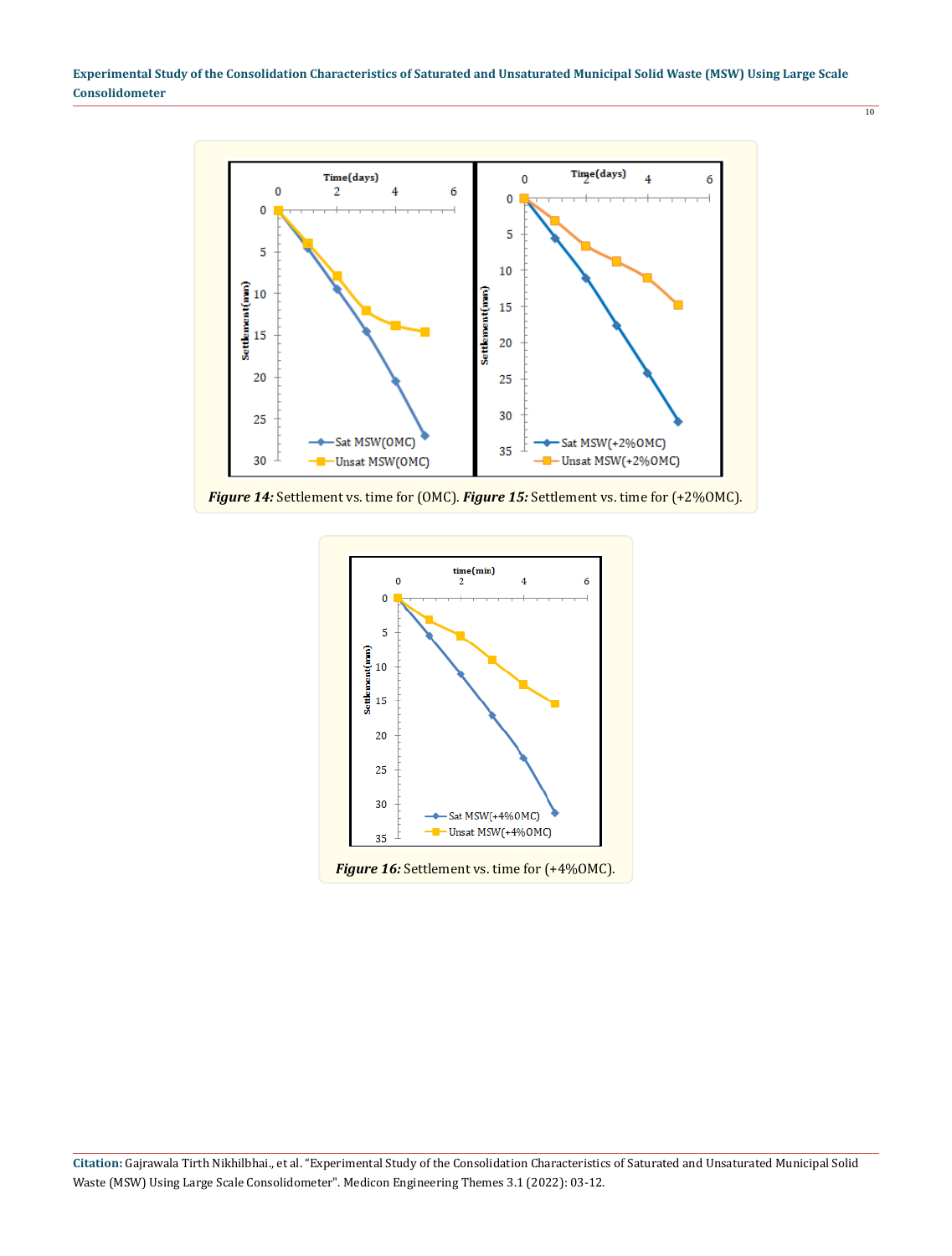Total Settlement(mm) in Saturated and **Unsaturated MSW** Saturated MSW ■ Unsaturated Msw ■ Column1 31.76 30.89 28.46 3.34 22.24 1.11 1954 16.21 3.67 8.65 .(-4%OMC) .(-2%0MC) **OMC**  $-(+2%0MC)$  $+(4%0MC)$ *Figure 17:* Total Settlement for Unsaturated and Saturated MSW.

*Comparision for total settlement in saturated and Unsaturated MSW*

 The total settlement in each of the cases of saturated and unsaturated MSW is been shown in Fig 17. The total settlement increases with an increase in moisture variation because with an increase in moisture content there is a reduction in voids or spaces between the soil particles due to applied load and hence water moves out quickly. The strain rate at (-4%OMC) is about 87%, for (-2%OMC) is about 62.26%, for (OMC) is about 45.64%, for (+2%OMC) is about 38.86%, and (+4%OMC) is about 36.65%. The decrease in the strain rate is because in sand maximum dry density is achieved when soil is fully dry or saturated. Hence the soils compacted on the dry side of optimum develop less pore pressure than those compacted on the wet side, so it is advisable to consider the dry side of optimum.

## **Conclusion**

 This study analyzed the consolidation characteristics according to the large size Consolidometer test of Pirana waste material. Below summarize the results obtained from the comparison evaluation on Pirana waste of consolidation and settlement characteristics.

- The time required for the 50% consolidation in the case of the unsaturated MSW is more as compared to that of saturated MSW because of the presence of air in the sample. The compression takes place at a rate lower compared to that of MSW which is fully saturated.
- The settlement in the case of Saturated MSW was more because water comes out from the voids more easily and also the time required for 50% consolidation is less compared to that of the unsaturated soils.
- Saturated MSW has water pressure that is zero or positive and this water can flow out of the MSW easily while for Unsaturated MSW water pressure are negative or less than atmospheric so water is held under a tension or suction force.
- The settlement for Saturated and Unsaturated MSW for (-4%OMC) was about 16.21 mm and 8.65mm which indicates the strain of about 46.63% while for the (+4%OMC) the strain is about 26.51% which is less compared to the MSW compacted on the dry side.

## **References**

- 1. Chen TH and Chynoweth DP. "Hydraulic conductivity of compacted municipal solid waste". Bioresour Technol 51 (1995): 205-212.
- 2. Gabr MA and Valero SN. "Geotechnical properties of municipal solid waste". Geotech Test J 18 (1995): 241-251.
- 3. Grisolia M, Napoleoni Q, Sirini P and Tancerdi G. "Geotechnical behavior of sanitary landfill based on laboratory and in situ tests". Paper presented at the 7th international conference on solid waste management and secondary materials, Torino, Italy (1991).
- 4. Hudson AP, White JK, Beaven RP and Powrie W. "Modelling the compression behaviour of landfilled domestic waste". Waste Manag

**Citation:** Gajrawala Tirth Nikhilbhai., et al. "Experimental Study of the Consolidation Characteristics of Saturated and Unsaturated Municipal Solid Waste (MSW) Using Large Scale Consolidometer". Medicon Engineering Themes 3.1 (2022): 03-12.

 $\frac{1}{11}$